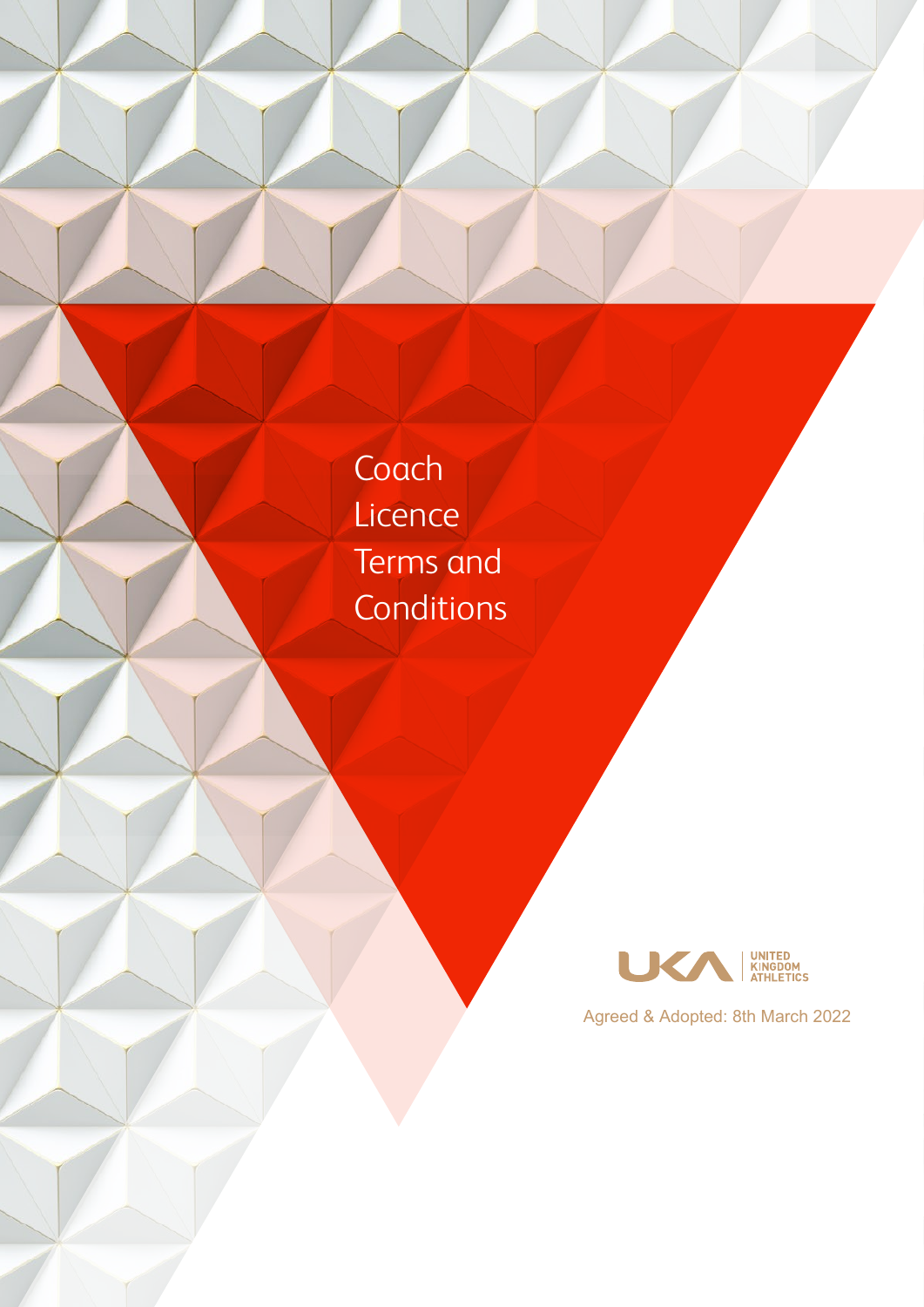# **UK Athletics Limited**

Terms and Conditions for the UK Athletics Coach Licence Scheme

Coaches and coaching are essential for the health and success of the sport of Athletics. Coaches are key to ensuring that those who take part in Athletics have a positive experience, as well as help them work towards and achieve their goals and aspirations. Given their role, coaches frequently have positions of trust, influence and responsibility with those they coach.

These Terms and Conditions (the "Conditions"), together with the Code of Conduct for Coaches, set out the standards of professional conduct which coaches must adhere to.

These Conditions, together with the Coach Licence application form a contractual agreement between UKA Athletics ("UKA") and you, the coach (the "Coach").

As a Licensed Coach you agree to comply with these Conditions and the Code of Conduct for Coaches (together the "Coach Licence") and any other rules, procedures, codes of conduct, policies and guidelines that UKA may publish or impose from time to time (including any applicable UKA Codes of Practice and/or Health and Safety Policies).

A copy of the Code of Conduct for Coaches is at the Appendix to these Conditions and is available on the UKA website. It may be updated from time to time.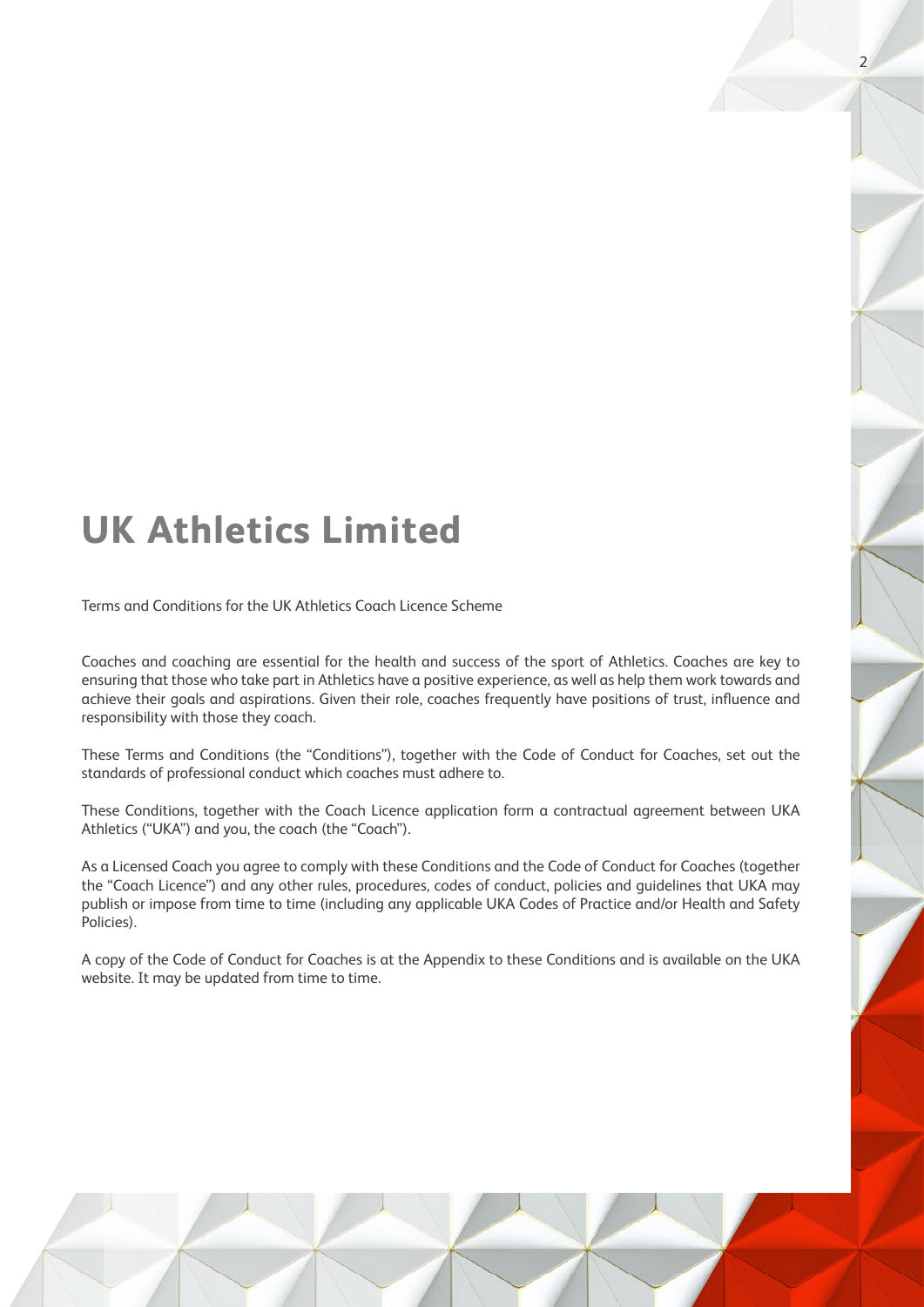# **1. Introduction: Purpose of the Coach Licensing Scheme**

- 1.1 The UKA Coach Licence Scheme provides assurance to athletes, parents, employers and clubs that the Licenced Coach is:
	- Trained and Qualified;
	- Vetted and checked through the Disclosure and Barring Service (DBS), or similar schemes in Scotland and Northern Ireland;
	- Insured:
	- Working to minimum levels of standards of practice and behaviour;
	- Subject to appropriate codes of conduct, rules and procedures;
	- A fit and proper person to engage in coaching athletes, including young and vulnerable people.
- 1.2 UKA encourages all athletics coaches to apply to UKA for a Coach Licence. In particular anyone wishing to coach Athletics in the UK must apply to UK Athletics for a Coach Licence;
	- where they are coaching or intend to coach at a club affiliated to a Home Country Athletics Federation ("HCAF"),
	- when they are coaching or intend to coach Athletes who are members of a club affiliated to an HCAF,
	- when they are coaching or intend to coach Athletes on the UK Athletics WCP, or a performance development pathway provided by UK Athletics or an HCAF.
- 1.3 The Coach accepts that UKA has jurisdiction to investigate any complaints made against them and impose any sanctions (whether pursuant to these Conditions or as set out in the UKA Disciplinary Rules and Procedures) whether or not the events concerned took place before or after these Conditions were adopted. As such, the Coach agrees that if necessary these Conditions have retrospective effect.
- 1.4 On being granted a Coach Licence UKA will issue the Coach with a licence card ("the Licence Card"), containing the Coach's photograph, the expiry date and the level of the Coach's qualification. In addition UKA will show these same details on the UKA online live Coach Checker.

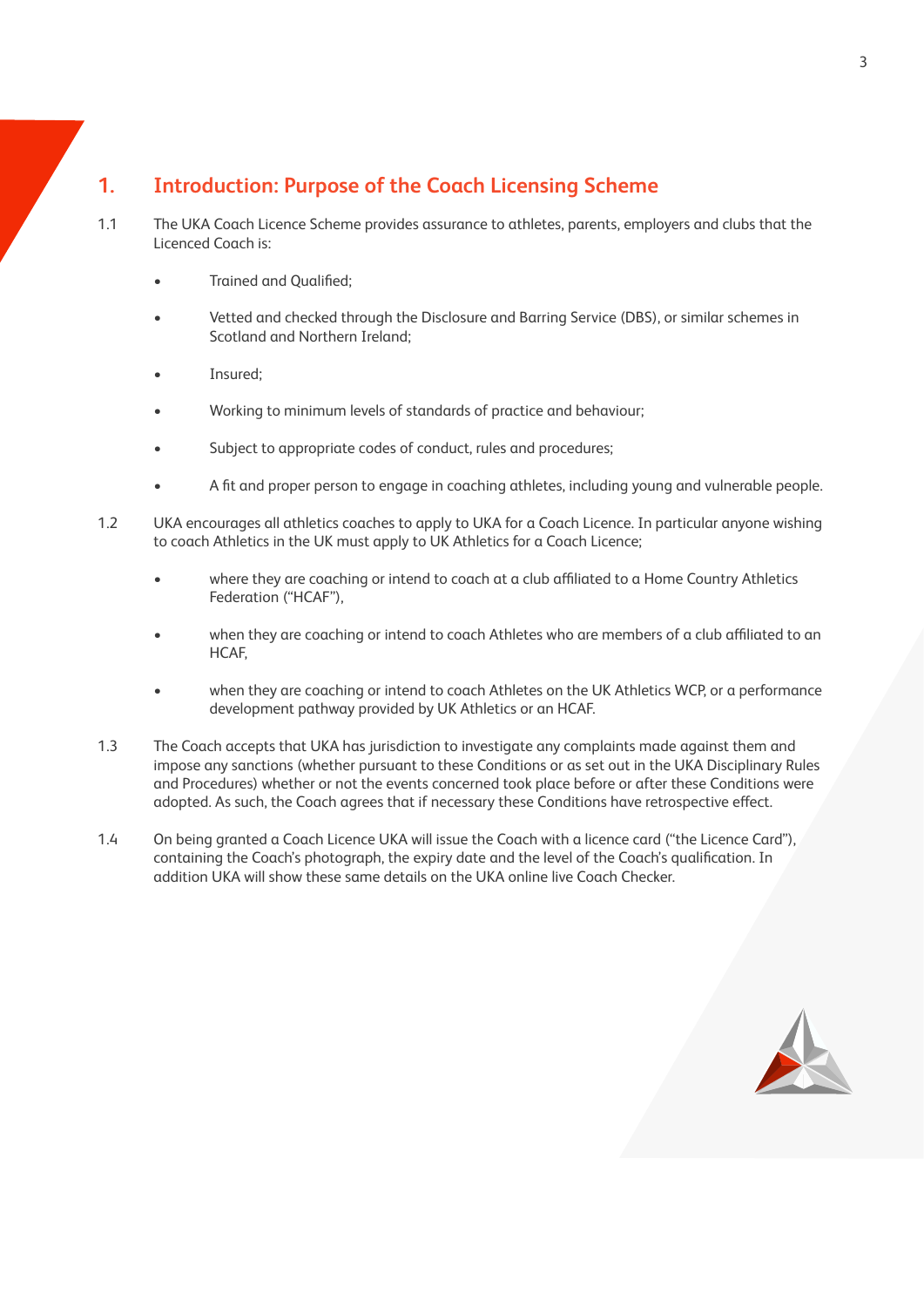## **2. Applications**

- 2.1 A person who wishes to be a UKA licensed coach must apply to UKA for a coach licence in the form and in the manner required by UKA from time to time. It is the responsibility of the Coach to ensure that all information required and provided is up to date and accurate; this includes providing an up to date passport style photograph.
- 2.2 In order to qualify for a coach licence the Coach must have:
	- a. satisfactorily completed and maintained up to date a UKA coaching qualification or obtained a coaching qualification from another sports governing body, coaching or teaching organisation which is recognised by UKA as equivalent to a UKA coaching qualification;
	- b. completed and passed the current UKA safeguarding course (which at the discretion of UKA, may be online or in person);
	- c. satisfactorily completed any other course or provided any other information as requested by UKA.
- 2.3 The Coach agrees to UKA undertaking a Disclosure and Barring Service ("DBS") check or Disclosure (or similar as applicable in England, Wales, Scotland or Northern Ireland) in relation to them and processing the results.

## **3. Eligibility**

- 3.1 Coach Licenses are issued at UKA's sole discretion. In order to be eligible to be granted a Coach Licence, the eligibility requirements in paragraph 3.2 below (the "Eligibility Requirements") must be satisfied.
- 3.2 The Eligibility Requirements are:

a) The Coach must:

- (i) complete and pass the mandated UKA safeguarding training relevant to their coaching level;
- (ii) have a DBS Certificate (or similar as applicable in England, Wales, Scotland or Northern Ireland), the contents of which are, in UKA's opinion, satisfactory;
- (iii) not be barred from holding or applying for a DBS Certificate (or similar as applicable in England, Wales, Scotland or Northern Ireland);
- (iv) share a copy of their DBS Certificate (or similar as applicable in England, Wales, Scotland or Northern Ireland) to UKA, including but not limited to when it is requested by UKA or updated or amended in any way;
- (v) not have been found guilty of Misconduct by UKA pursuant to its Disciplinary Rules;
- (vi) not have been found to have committed a disciplinary or safeguarding offence by UKA or by any other sports governing body, coaching or teaching organisation or international federation which in UKA's opinion means that they are unsuitable to coach, whether or not any period of suspension or sanction has been served;
- (vii) not currently have their Coach Licence suspended;
- (viii) not have been found guilty of a doping offence or anti-doping rule violation by: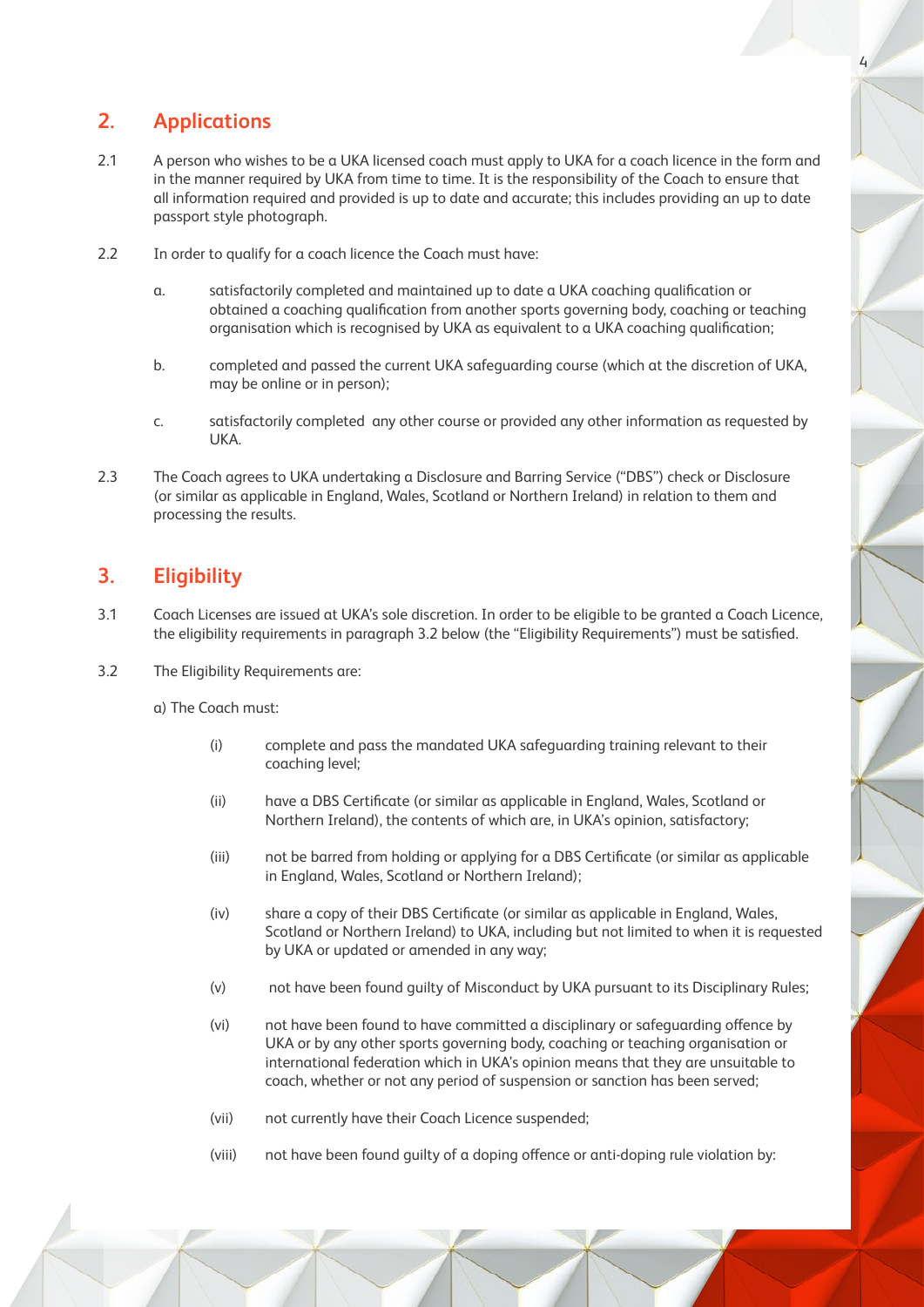a) UKA,

b) UK Anti-Doping ("UKAD") or any relevant or successor body,

- c) the Athletic Integrity Unit; or
- d) any other relevant authority or organisation with jurisdiction, whether or not any period of suspension or sanction has been served.
- (ix) not be under investigation convicted, formally charged, cautioned or reprimanded by the police or other relevant authority in connection with matters which affect their suitability, in the sole discretion of UKA, to coach;
- (x) not have had their coach licence or similar accreditation withdrawn by another governing body, teaching or coaching organisation;
- (xi) be of sound mind;
- (xii) not have engaged in behaviour or conduct which leads UKA to consider that they are unsuitable to coach;
- (xiii) co-operate fully with any investigation by UKA in accordance with these Conditions, the UKA Disciplinary Rules and Regulations or the UKA Safeguarding Regulations;
- (xiv) not breach any condition of their licence.

AND

b) UKA must be satisfied that the Coach has suitable qualities and abilities to be a coach in accordance with best practice and the policies and standards of UKA;

AND

- c) UKA must not have:
	- (i) been informed by another governing body or organisation that the Coach should not be granted a Coach Licence or been provided with information that leads UKA to consider that the Coach should not be granted a Coach Licence;
	- (ii) been informed by the Child Protection in Sport Unit, a Local Authority Designated Officer, police or other relevant authority that the Coach should not hold a Coach Licence or been notified of information that leads UKA to consider that the Coach should not be granted a Coach Licence;
- 3.3 If a Coach meets all of the Eligibility Requirements, UKA may, in its sole discretion, grant a Coach Licence to the Coach.
- 3.4 UKA's decision as to whether to grant a Coach Licence shall be final and there shall be no right of appeal.
- 3.5 Applicants should be aware that certain UKA courses have minimum age requirements, including 16 years or older for a Coaching Assistant course and 18 years or older for a Coach and/or Leadership in Running Fitness course.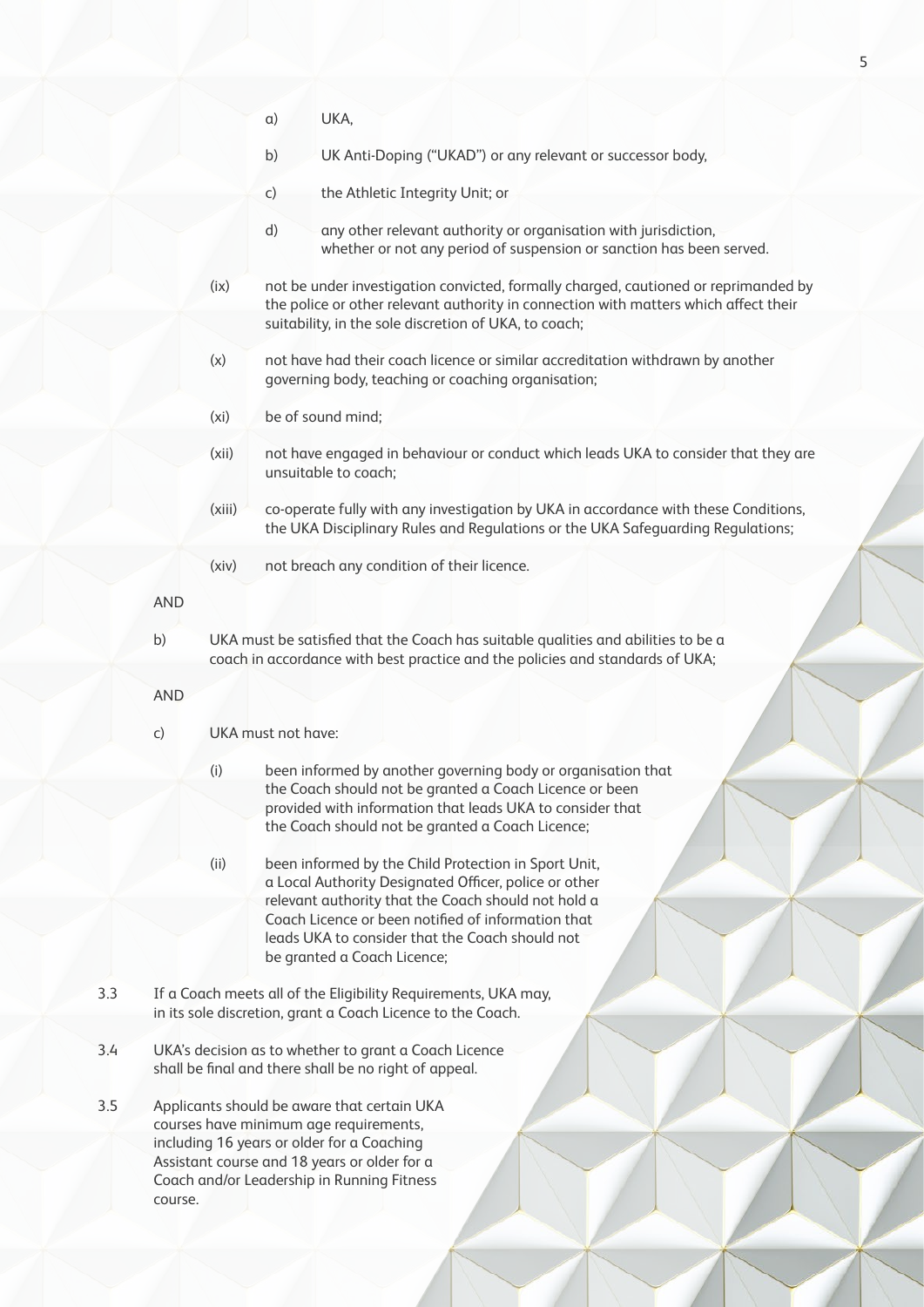#### **4. Duration**

4.1 Once granted a Coach Licence shall remain valid for a period of three years from the date issued (as stated on the Licence Card), subject to it being suspended or withdrawn by UKA pursuant to these Conditions ("the Licence Period").

### **5. The UK Athletics Coaching Code of Conduct, Safeguarding Policies & other UKA policies**

- 5.1 The Coach must at all times comply with:
	- i) the UKA Code of Conduct for Coaches, a copy of which must be read and acknowledged as part of the licensing application process and which is attached to these Conditions and separately available on the UKA website;
	- ii) the UKA Safeguarding Policies and Procedures;
	- iii) all other policies and procedures issued by UKA from time to time.
- 5.2 The Coach submits to the jurisdiction of UKA to decide on all issues of Misconduct (as defined in the UKA Disciplinary Rules and Regulations) pursuant to the UKA Disciplinary Rules and Regulations in place from time to time.
- 5.3 The Coach submits to the jurisdiction of UKA to decide on all safeguarding offences and matters pursuant to the UKA Safeguarding Policies and Procedures in place from time to time.

#### **6. Renewal**

- 6.1 The Coach may apply to renew their Coach Licence at any time from the period commencing three months prior to the expiry of their Coach Licence.
- 6.2 UKA may in its sole discretion refuse to renew the Coach's Coach Licence, or impose conditions on the Coach Licence, if:
	- (i) the Coach does not meet, or no longer meets, the Eligibility Requirements;
	- (ii) the Coach has not maintained their coach qualifications or taken such courses or professional training as UKA has recommended or mandated to the Coach;
	- (iii) the Coach has not completed and passed any necessary UKA safeguarding course;
	- (iv) Licence would be inappropriate, including but not limited to if the Coach is in breach of these Conditions.
- 6.3 If UKA refuses to renew a Coach Licence or imposes conditions on a Coach Licence, UKA shall provide brief written reasons as to why the application to renew the Coach Licence has been refused. The Coach shall be entitled to appeal that decision within 21 days by submitting an appeal in accordance with the Rules of Appeal in the UKA Disciplinary Rules and Procedures.

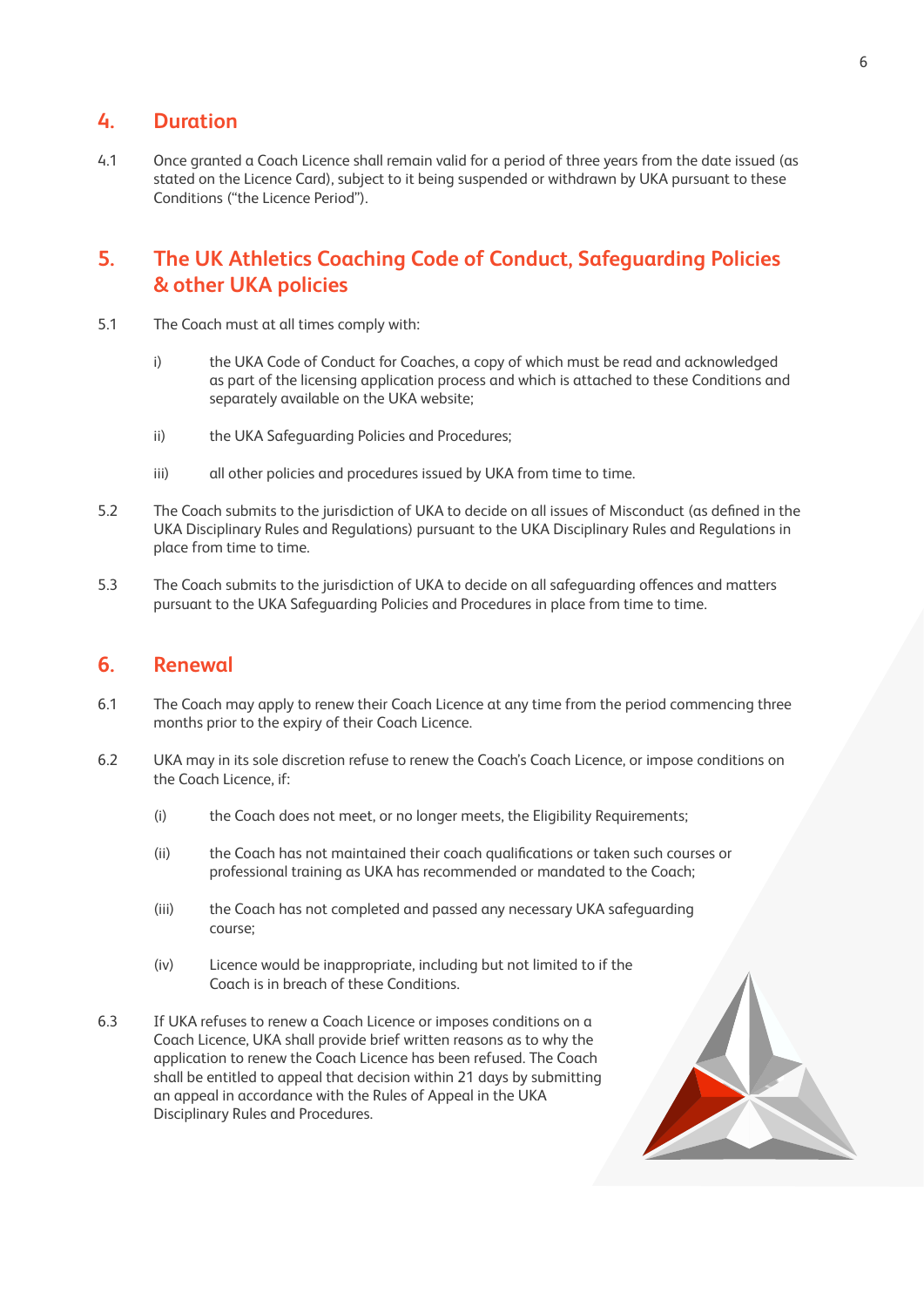## **7. Criminal Behaviour**

- 7.1 While any criminal behaviour (whether subject to investigation by the police or resulting in a criminal conviction, formal charge, caution or reprimand) on the part of the Coach will not be treated as an automatic reason for the Coach Licence to be withdrawn (except as provided for in these Conditions or the UKA Safeguarding Regulations), a Coach's Coach Licence could be withdrawn or restrictions imposed on it (under condition 10 below) if the behaviour is such that UKA decides the Coach is unsuitable to continue to be licensed as a Coach.
- 7.2 Notwithstanding the fact that the Coach may not be charged formally with a criminal offence or may be charged but subsequently not be brought to trial or may be acquitted, UKA shall nevertheless have the right to instigate or continue a disciplinary action against the Coach with regard to the matter concerned.

## **8. Investigation**

- 8.1 Where it reasonably considers that the Coach may be in breach of any of the Coach Licence, the Eligibility Requirements or any UKA policy, including but not limited to the UKA Safeguarding Policies and Procedures, UKA may conduct such investigation into the Coach as it sees fit at any time whether under these Conditions or any other relevant policy or procedure.
- 8.2 The Coach shall co-operate fully with any investigation by UKA. A failure to do so shall constitute **Misconduct**

#### **9. Suspension of Coach Licence**

- 9.1 UKA may suspend a Coach Licence, and withdraw insurance for the Coach, at any time in the following circumstances:
	- i) the Coach is under investigation (whether by UKA or any other body or authority);
	- ii) UKA has reason to believe that the Coach has committed a breach of any law or UKA policy (including but not limited to the UKA Disciplinary Rules and Regulations, the Coaches Code of Conduct or the UKA Safeguarding Policies and Procedures; or
	- ii) UKA has reason to believe that the Coach does not meet, or is no longer meeting, one or more of the Eligibility Requirements.
- 9.2 Where a Coach Licence is suspended:
	- i) UKA may notify other relevant organisations, athletes, parents and guardians, facilities providers and local authorities;
	- ii) the Coach shall not hold themselves out or conduct or offer any coaching as a licensed UKA coach during the period of suspension;
	- iii) the Coach shall immediately return the Licence Card, or any other certificate issued to them by UKA in connection with their Coach Licence to UKA upon request;
	- iv) the Coach may not utilise the Licence Card to obtain any benefit for themselves.

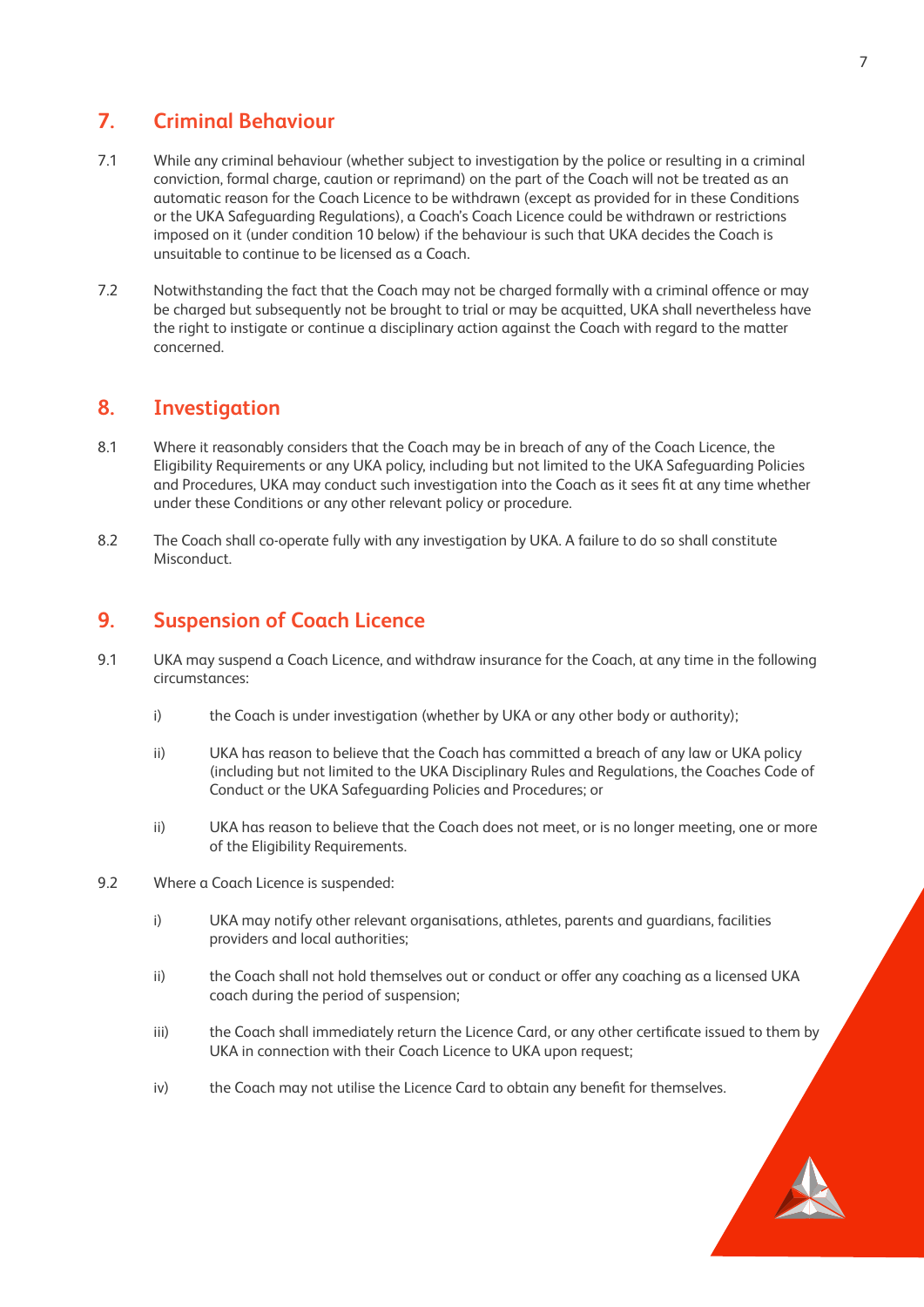#### **10. Withdrawal of the Coach Licence**

- 10.1 Where UKA considers that the Coach has or may have committed Misconduct (as defined in the UKA Disciplinary Rules or Regulations) or any breach of these Conditions or the Coaches Code of Conduct, it may invoke any of its powers under the UKA Disciplinary Rules and Procedures, including but not limited to in relation to:
	- i) Investigation;
	- ii) Interim or protective measures;
	- iii) Initiating Disciplinary Proceedings.
- 10.2 In the event disciplinary proceedings are initiated against the Coach, the Disciplinary Panel shall have the power to sanction the Coach as set out in the UKA Disciplinary Rules and Procedures, which include the power to revoke the Coach Licence.
- 10.3 The Coach shall be entitled to appeal any disciplinary decision pursuant to the terms of the UKA Disciplinary Rules and Procedures.
- 10.4 Where the Coach's Coach Licence has been revoked, UKA, a club or local authority may refuse that Coach access to facilities or to any athletics competition and may expel that person from membership of the club or facility. In addition, UKA may recommend to a club or other organisation of which the Coach is a member that the Coach be expelled as a member (in accordance with the club's own rules).

#### **11. Reinstatement**

If the Coach Licence has been withdrawn for a fixed period the Coach may, after the fixed period has expired, re-apply to UK Athletics for the Coach Licence to be reinstated. Such application shall be made to the Disciplinary Panel (in the event that the withdrawal was imposed by such Panel or the Appeal Panel exercising its powers under the UKA Disciplinary Rules and Procedures) or to the Safeguarding Panel in the event that the withdrawal was imposed by such Panel exercising its powers under the UKA Safeguarding Regulations. The relevant Panel shall consider the application in accordance with the Eligibility Requirements and any other required terms for applicants, including those at paragraph 2 and may (in its sole discretion) grant the Coach Licence (with or without conditions) taking into account whether further complaints have been received and UKA considers that the Coach now meets all the required Eligibility Requirements.

#### **12. Accreditation for Competitions**

 If the Coach Licence has been suspended or withdrawn the Coach may not be proposed for nor shall be granted accreditation or be accredited by UKA for any athletics competition held within the UK or abroad. For the avoidance of doubt an athletics competition includes the Olympic Games, Paralympic Games and the Commonwealth Games.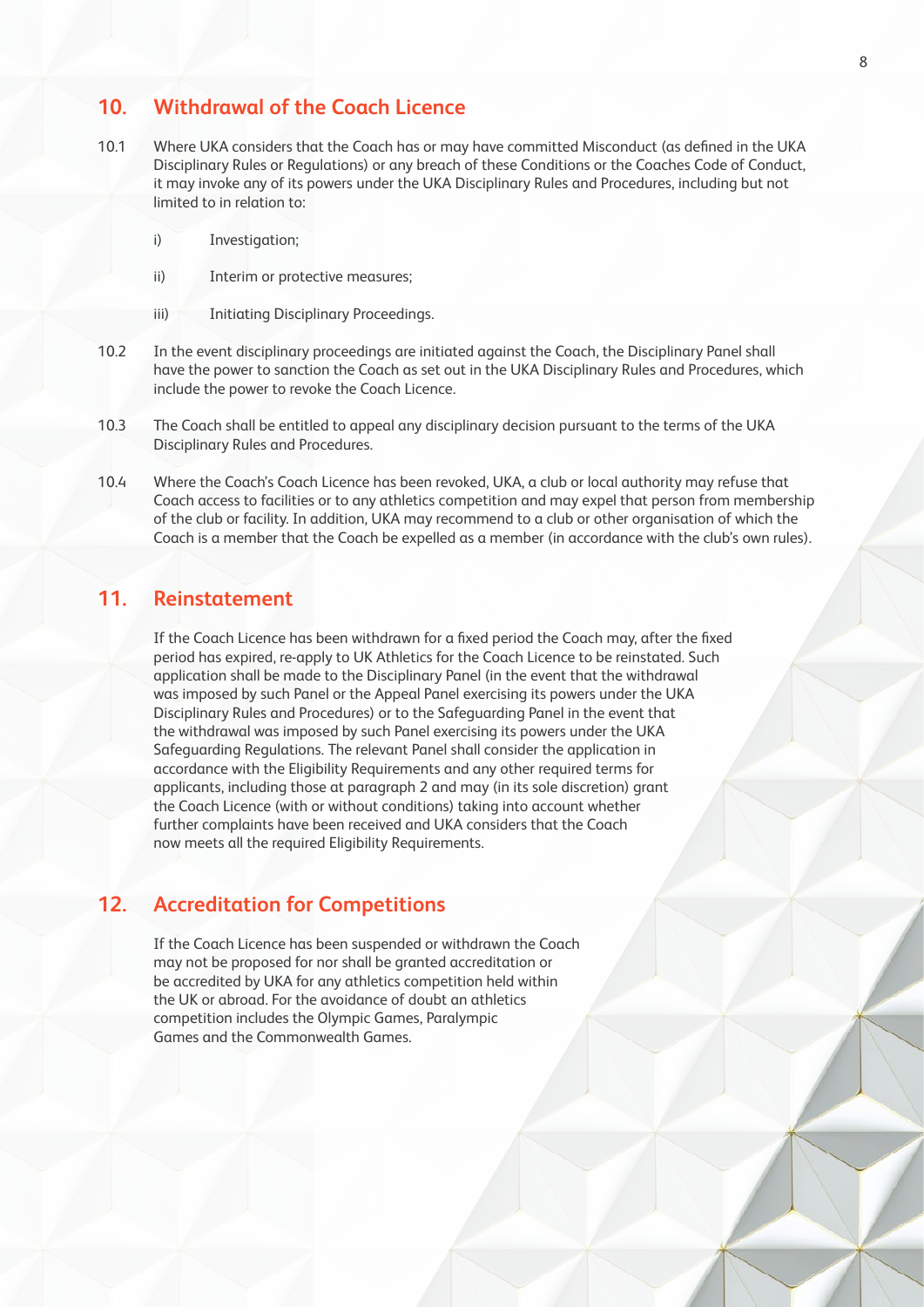### **13. Data Protection**

- 13.1 The Coach acknowledges and agrees that the name and status of their Coach Licence may be included in UKA's public register of licensed coaches.
- 13.2 UKA is registered as a data controller under the Data Protection Legislation (meaning the Data Protection Act 2018 and the General Data Protection Regulation 2016/679) and all applicable laws and regulations relating to the processing of personal data in the UK). In administering the Coach Licensing Scheme, UKA undertakes and the Coach acknowledges and agrees that UKA may:
	- (i) process data in accordance with the Data Protection Legislation) and use the Coach's personal data for the purposes set out in these Conditions in connection with administering the Coach Licence Scheme; and
	- (ii) pass information about the Coach's status as a licensed Coach to other athletics organisations and other organisations concerned with coaching, including without limitation Sports Coach UK, UK Sport, the NSPCC and relevant local authorities and social services departments.
- 13.3 UKA, England Athletics Limited, Scottish Athletics Limited, Welsh Athletics Limited and Athletics Northern Ireland ("The HCAF's") may use the Coach's personal data (including sensitive personal data) for the purpose of administering their involvement in athletics, and to send the Coach information by post, e-mail or SMS related to those purposes. The HCAF's may share the Coach's personal data with each other and other organisations involved in the administration of athletics in carrying out these purposes. The Coach's own personal details and contact preferences can be updated via the myATHLETICS Portal using a secure password and log-in details.
- 13.4 Provided the Coach has specifically consented to the same UKA may use the Coach's contact details for other purposes (namely, information about athletics events, tickets and special offers, prize draws and competitions) by post, email and SMS.

#### **14. Promotion**

 The Coach may describe themselves, for the duration they hold a Coach Licence that has not expired, been revoked, withdrawn or suspended only, as being a "UKA Licensed Athletics Coach". On all written material, of any description, these words must be accompanied by a statement of the Coach's coaching qualification and any such promotion must not be false or misleading or lead the public to conclude that the Coach is qualified to a higher standard than that which they currently hold. The Coach may not use the name, initials or logo of UKA on any stationery or promotional materials save as provided in this paragraph 14.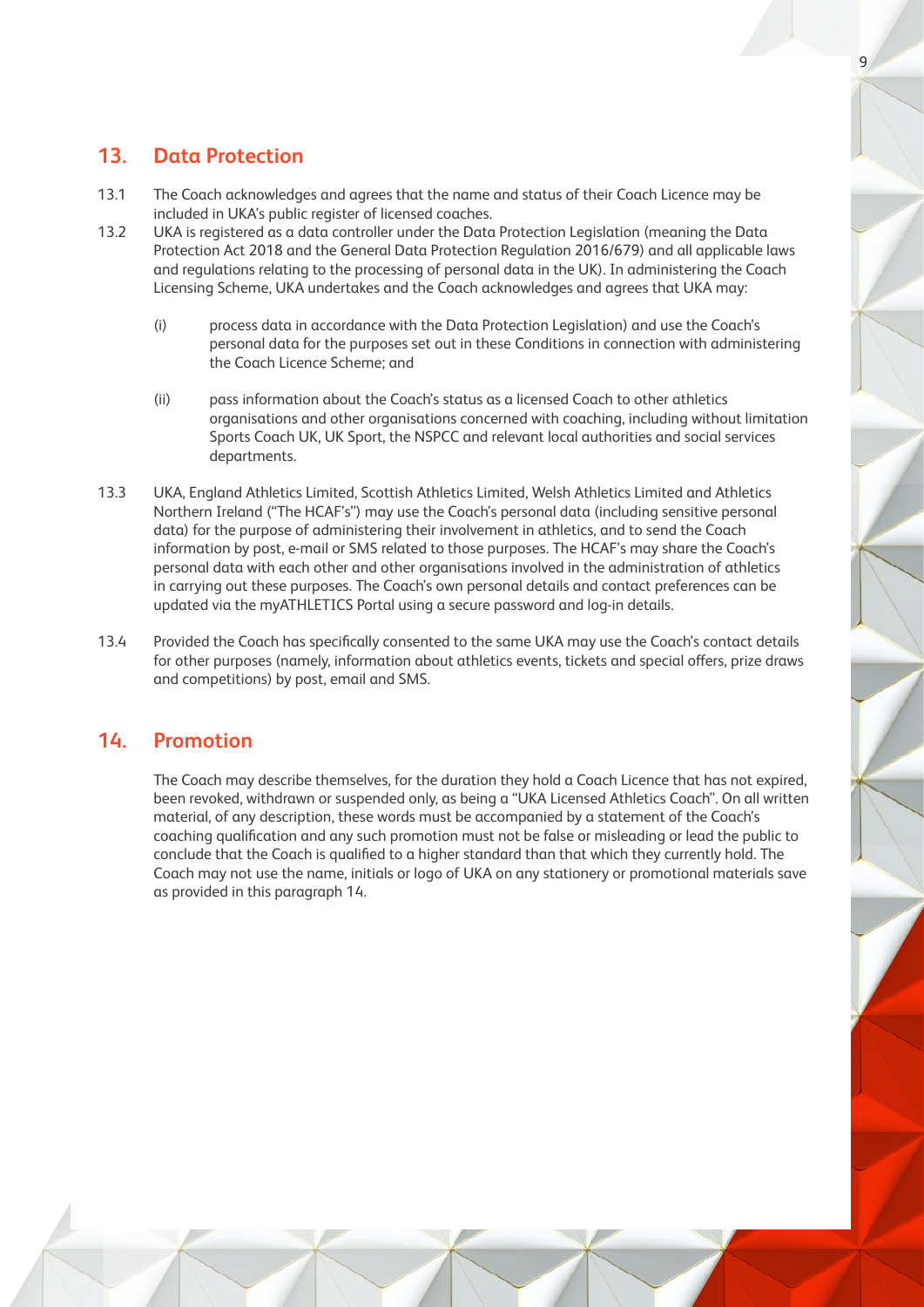## **15. Correspondence**

- 15.1 Any notification, correspondence or any other document submitted under these Conditions shall be sent in writing by first class post or recorded delivery (or airmail if outside the UK) and such documents shall be deemed to have been received by the intended recipient 48 hours (or if by airmail four working days) after posting.
- 15.2 All correspondence addressed to UKA shall be sent to:

 UK Athletics Limited, Athletics House Alexander Stadium Walsall Road Perry Barr Birmingham B42 2BE

## **16. Amendments**

 UKA reserves the right to amend these Conditions from time to time at its sole discretion. The Coach's continuing to coach or attendance at education and training courses provided by UKA shall be deemed as continued acceptance of these Conditions (or any other Term of the Coach Licence) as amended.

# **17. Governing Law**

17.1 These Conditions are governed by the laws of England and Wales.

[Appendix – Coaches Code of Conduct](https://www.uka.org.uk/wp-content/uploads/2021/06/codes-of-conduct-coaches.pdf)